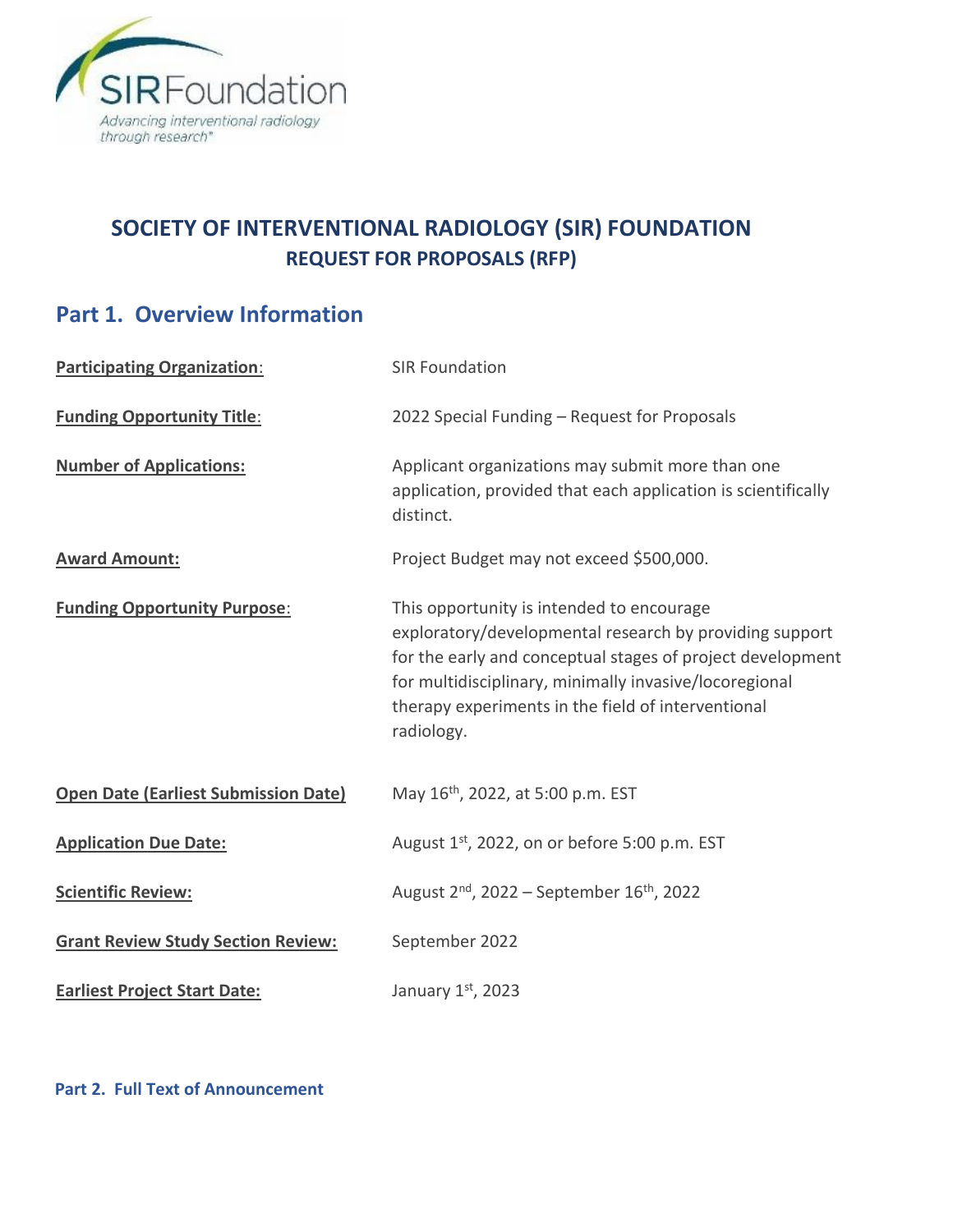

#### **Section l. Funding Opportunity Description**

SIR and SIR Foundation believe in promoting a culture of inclusion and strengthening the specialty of interventional radiology (IR) through different perspectives.

SIR Foundation supports research in interventional radiology and benefits researchers at all levels, from graduate students to established practitioners. The emergence of interventional radiology as a medical specialty over the past four decades has changed the face of modern medicine. Developing new devices, better medications, and improved procedures is the process of innovating and research is key to innovation. Fostering research that leads to improved patient care and quality of life is essential to perpetuating the future of this innovative specialty and is the mission of this organization. Society of Interventional Radiology (SIR) Foundation is dedicated to fostering research in IR for the purposes of advancing scientific knowledge, increasing the number of skilled investigators and developing innovative therapies that lead to improved patient care and quality of life. SIR Foundation is a 501 (c)(3) charitable organization. Our work is not funded through SIR or SIR membership dues.

Successful applications for this opportunity can involve a collaborator(s) outside of IR. Co- or Multi-PIs are encouraged. Costs incurred by respondents for the preparation of a proposal and the negotiation of contract are not reimbursable. SIR Foundation is not bound to accept any of the proposals submitted. SIR Foundation reserves the right to accept any offers of the proposal without further discussion.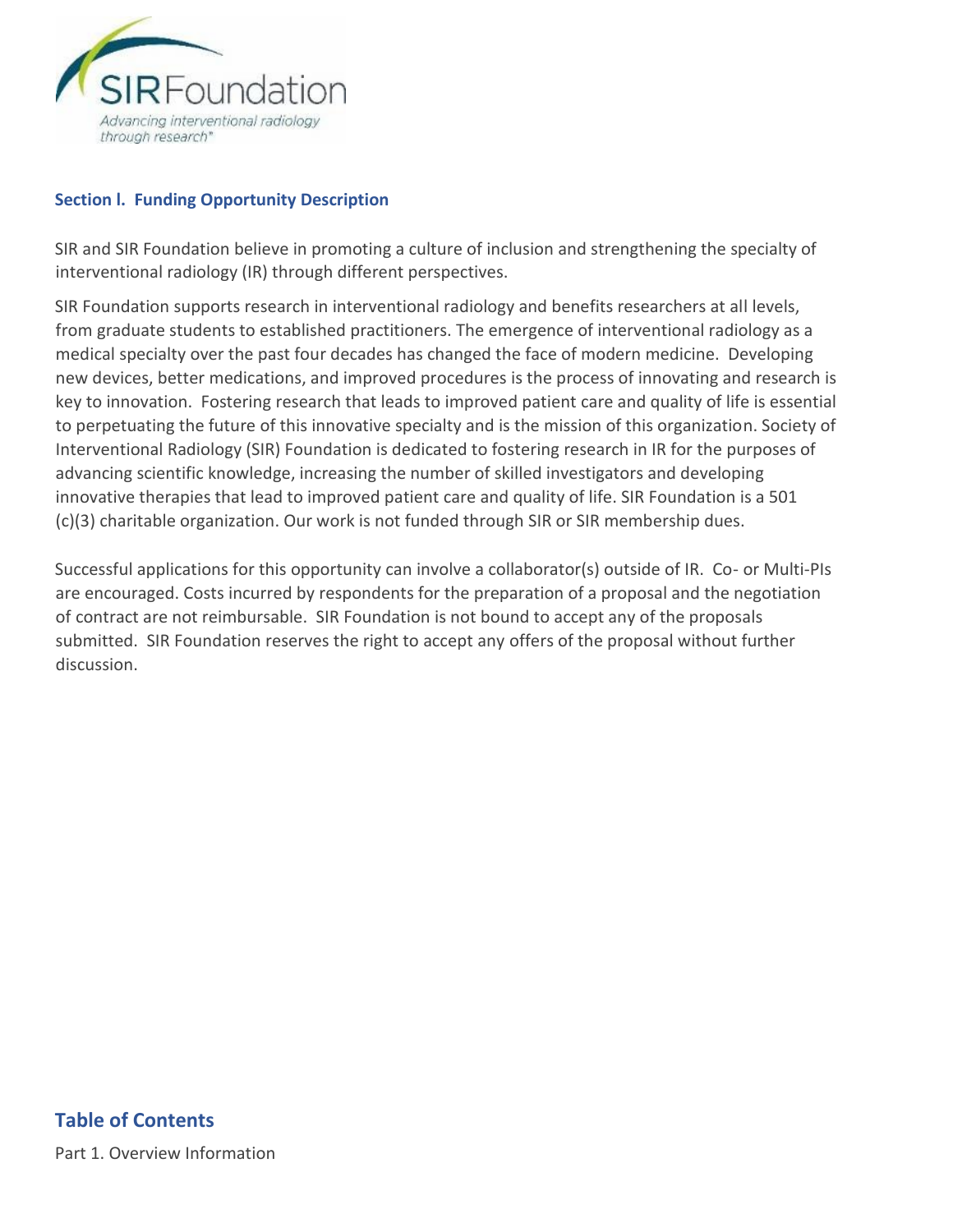

[Part 2. Full Text of Announcement](https://grants.nih.gov/grants/guide/pa-files/PA-20-195.html#_Part_2._Full)  [Section I. Funding Opportunity Description](https://grants.nih.gov/grants/guide/pa-files/PA-20-195.html#_Section_I._Funding)  [Section II. Award Information](https://grants.nih.gov/grants/guide/pa-files/PA-20-195.html#_Section_II._Award_1)  [Section III. Eligibility Information](https://grants.nih.gov/grants/guide/pa-files/PA-20-195.html#_Section_III._Eligibility)  [Section IV. Application and Submission Information](https://grants.nih.gov/grants/guide/pa-files/PA-20-195.html#_Section_IV._Application_1)  Content and Form of Application Submission Formatting Basics Proposal Content Clinical Trial Information Budget and Budget Justification [Section V. Application Review Information](https://grants.nih.gov/grants/guide/pa-files/PA-20-195.html#_Section_V._Application)  Section VI. Award Deliverables Section VII. Appendices Appendix A. Budget Appendix B. Budget Justification

### **Section ll. Award Information**

| <b>Funding Instrument:</b>           | All grant applications must be submitted through<br>apply.sirfoundation.org                                                                                                                                                                                                                                                                                                                                                    |
|--------------------------------------|--------------------------------------------------------------------------------------------------------------------------------------------------------------------------------------------------------------------------------------------------------------------------------------------------------------------------------------------------------------------------------------------------------------------------------|
| <b>Clinical Trial?</b>               | Allowed                                                                                                                                                                                                                                                                                                                                                                                                                        |
| <b>Anticipated Number of Awards:</b> | SIR Foundation will fund relevant and quality research<br>proposals based on the merit of each proposal and the<br>total number of submissions during the RFP period.                                                                                                                                                                                                                                                          |
| <b>Project Budget:</b>               | Project Budget may not exceed \$500,000.                                                                                                                                                                                                                                                                                                                                                                                       |
| <b>Award Project Period:</b>         | The total project period may not exceed 2 years; a no-cost<br>extension request may be requested for an additional<br>year.                                                                                                                                                                                                                                                                                                    |
| <b>Research Scope:</b>               | SIR Foundation encourages applicants to deliver high-<br>impact studies that may lead to a breakthrough in IR<br>among the clinical specialty areas, or result in novel<br>techniques, agents, methodologies, models or applications<br>that will impact biomedical or clinical research. We are<br>interested in and will consider all quality proposals in any<br>topic that is critical to the advancement of IR from basic |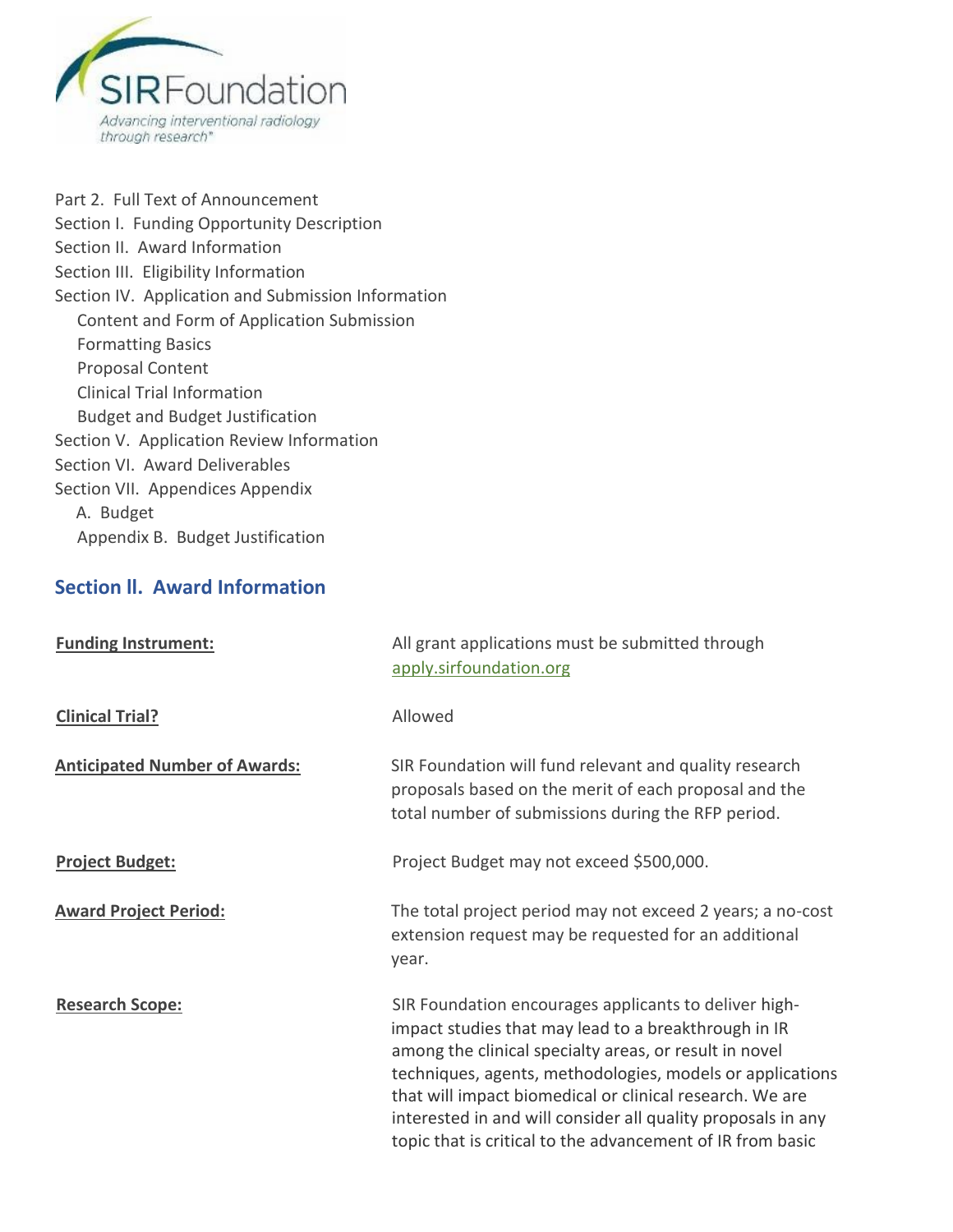

science to clinical trials. Some areas to consider, but are not limited to:

- Advanced imaging to potentiate intervention and/or to improve the effectiveness of interventions
- New/emerging embolic therapies
- Palliative care/pain interventional
- Health care disparities Combination cancer therapies.

## **Section lll. Eligibility Information 1. Eligible Applicants**

- Must be an SIR member
- Eligible candidates must be full-time faculty members at an accredited educational institution in the United States or Canada. Candidate must hold an MD, DO, PhD, or equivalent degree.
- Applications will be accepted from citizens of the United States or Canada or those who have permanent resident status therein. Permanent residents must submit documentation of their status. If an applicant is at an institution in the US or Canada and is on a visa, a letter from the department chair guaranteeing completion of the project will be required.
- Collaborative funding sources (federal, academic, corporate etc.) are encouraged, including proposals that augment onto ongoing Clinical Trials.

### **2. Cost Sharing**

This RFP does not require cost sharing.

# **Section IV. Application and Submission Information 1. Content and Form of Application Submission**

It is critical that applicants follow the instructions in this guide. Applications that are out of compliance with these instructions may be delayed or not accepted for review.

### **Formatting Basics**

| <b>Formatting Basics</b>                                                                         |
|--------------------------------------------------------------------------------------------------|
| Paper Size: Standard paper size (8 1/2" x 11")                                                   |
| Font Size: 11 pt or larger<br>Smaller font maybe used in figures, graphs, diagrams and<br>charts |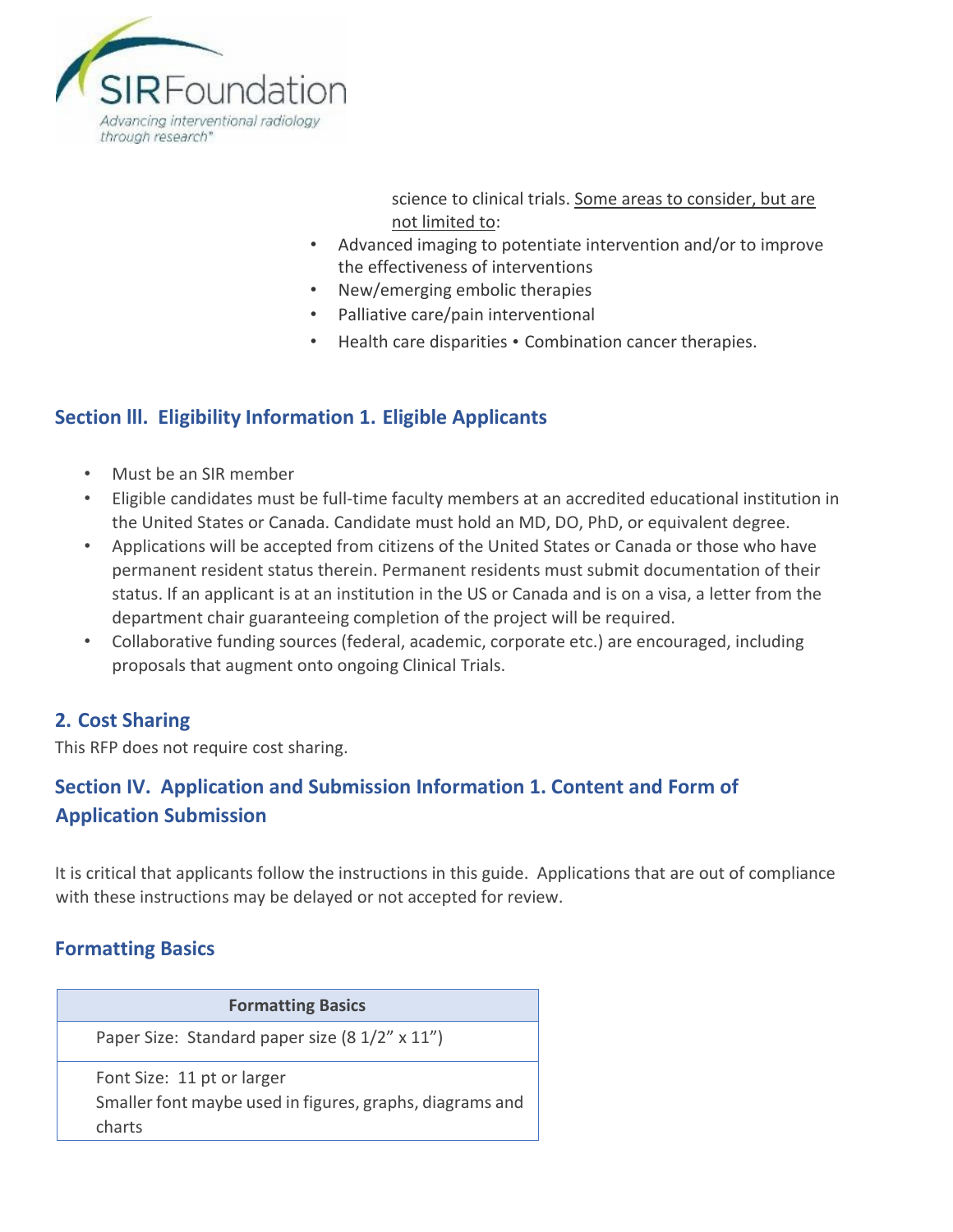

| Recommended Fonts: Arial, Georgia, Helvetica, Palatino |
|--------------------------------------------------------|
| Linotype                                               |
| No headers or footers                                  |
| Page numbers                                           |
| Margins: Minimum of 1/2 inch margin on all sides       |

# **Proposal Component**

| Section of<br><b>Page Limits</b><br><b>Applicatior</b>   |                                 | <b>Details/Instructions</b>                                                                                                                         |  |
|----------------------------------------------------------|---------------------------------|-----------------------------------------------------------------------------------------------------------------------------------------------------|--|
| <b>Cover Letter</b><br>1 page maximum                    |                                 | Introduction                                                                                                                                        |  |
| 30 lines of text<br>Project<br>maximum<br><b>Summary</b> |                                 | The Project Summary is meant to service as a<br>succinct and accurate description of the proposed<br>work.                                          |  |
| Project<br>3 sentences maximum<br><b>Narrative</b>       |                                 | Relevance of the proposed research to IR                                                                                                            |  |
| <b>Specific Aims</b>                                     | 1 page maximum                  | Plan to describe each aim in a separate paragraph.<br>Include a brief summary of the experimental<br>approach and anticipated outcomes for each aim |  |
| <b>Research</b><br><b>Strategy</b>                       | 6-page limit<br>a. Significance | <b>Significance</b> - Explain the importance of the<br>(a)<br>problem or critical barrier to progress in                                            |  |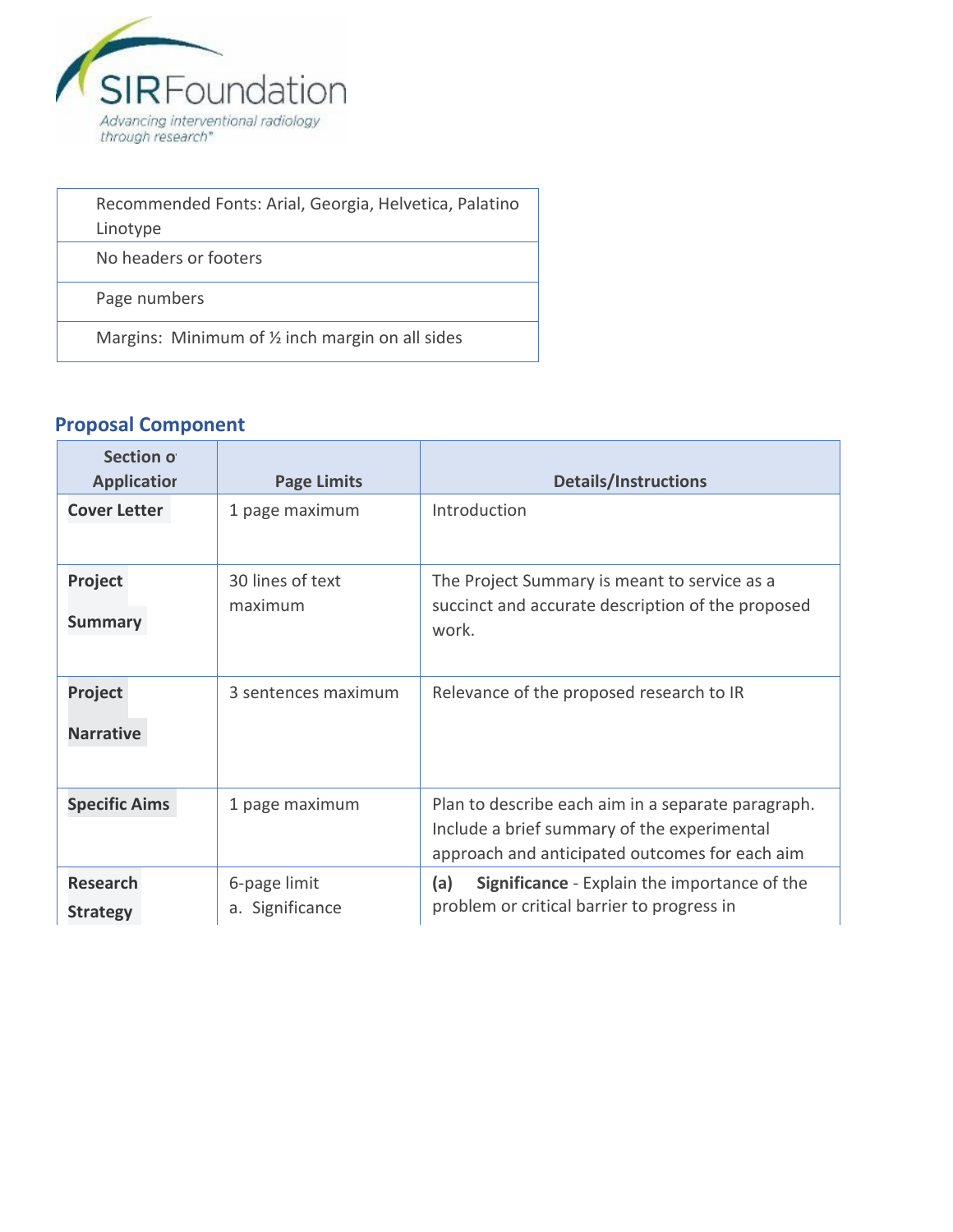

ź

|                                                                | b. Innovation<br>c. Approach                      | interventional radiology. Explain how the proposed<br>project will improve scientific knowledge, technical<br>capability, and/or clinical practice in interventional<br>radiology or other fields. Describe how the<br>concepts, methods, technologies, treatments,<br>services, or preventative interventions that drive<br>interventional radiology will be changed if the<br>proposed aims are achieved.<br><b>Innovation</b> - Explain how the application<br>(b)<br>challenges and seeks to shift current research or<br>clinical practice paradigms. Describe any novel<br>theoretical concepts, approaches or methodologies,<br>instrumentation or interventions to be developed or<br>used, and any advantage over existing<br>methodologies, instrumentation or interventions.<br>Explain any refinements, improvements, or new<br>applications of theoretical concepts, approaches or<br>methodologies, instrumentation, or interventions.<br>(c) Approach - Describe the overall strategy,<br>methodology, and analyses to be used to<br>accomplish the specific aims of the project. Include<br>how the data will be collected, analyzed, and<br>interpreted. Discuss potential problems, alternative<br>strategies, and benchmarks for success anticipated<br>to achieve the aims. If the project is in the early<br>stages of development, describe any strategy to<br>establish feasibility, and address the management<br>of any high-risk aspects of the proposed work. Point<br>out any procedures, situations, or materials that may<br>be hazardous to personnel and precautions to be<br>exercised. |
|----------------------------------------------------------------|---------------------------------------------------|--------------------------------------------------------------------------------------------------------------------------------------------------------------------------------------------------------------------------------------------------------------------------------------------------------------------------------------------------------------------------------------------------------------------------------------------------------------------------------------------------------------------------------------------------------------------------------------------------------------------------------------------------------------------------------------------------------------------------------------------------------------------------------------------------------------------------------------------------------------------------------------------------------------------------------------------------------------------------------------------------------------------------------------------------------------------------------------------------------------------------------------------------------------------------------------------------------------------------------------------------------------------------------------------------------------------------------------------------------------------------------------------------------------------------------------------------------------------------------------------------------------------------------------------------------------------------------------------------------------------------|
| <b>Bibliography &amp;</b><br><b>References</b><br><b>Cited</b> | None                                              | Provide a bibliography of any references cited in the<br>Research Plan. Each reference must include the<br>names of all authors (in the same sequence in which<br>they appear in the publication), the article and<br>journal title, book title, volume number, page<br>numbers, and year of publication. Include only                                                                                                                                                                                                                                                                                                                                                                                                                                                                                                                                                                                                                                                                                                                                                                                                                                                                                                                                                                                                                                                                                                                                                                                                                                                                                                   |
| <b>Biosketch</b>                                               | 5 pages maximum per<br>biosketch (new NIH format) | bibliographic citations.<br>Completed for all senior/key personnel and other<br>significant contributors                                                                                                                                                                                                                                                                                                                                                                                                                                                                                                                                                                                                                                                                                                                                                                                                                                                                                                                                                                                                                                                                                                                                                                                                                                                                                                                                                                                                                                                                                                                 |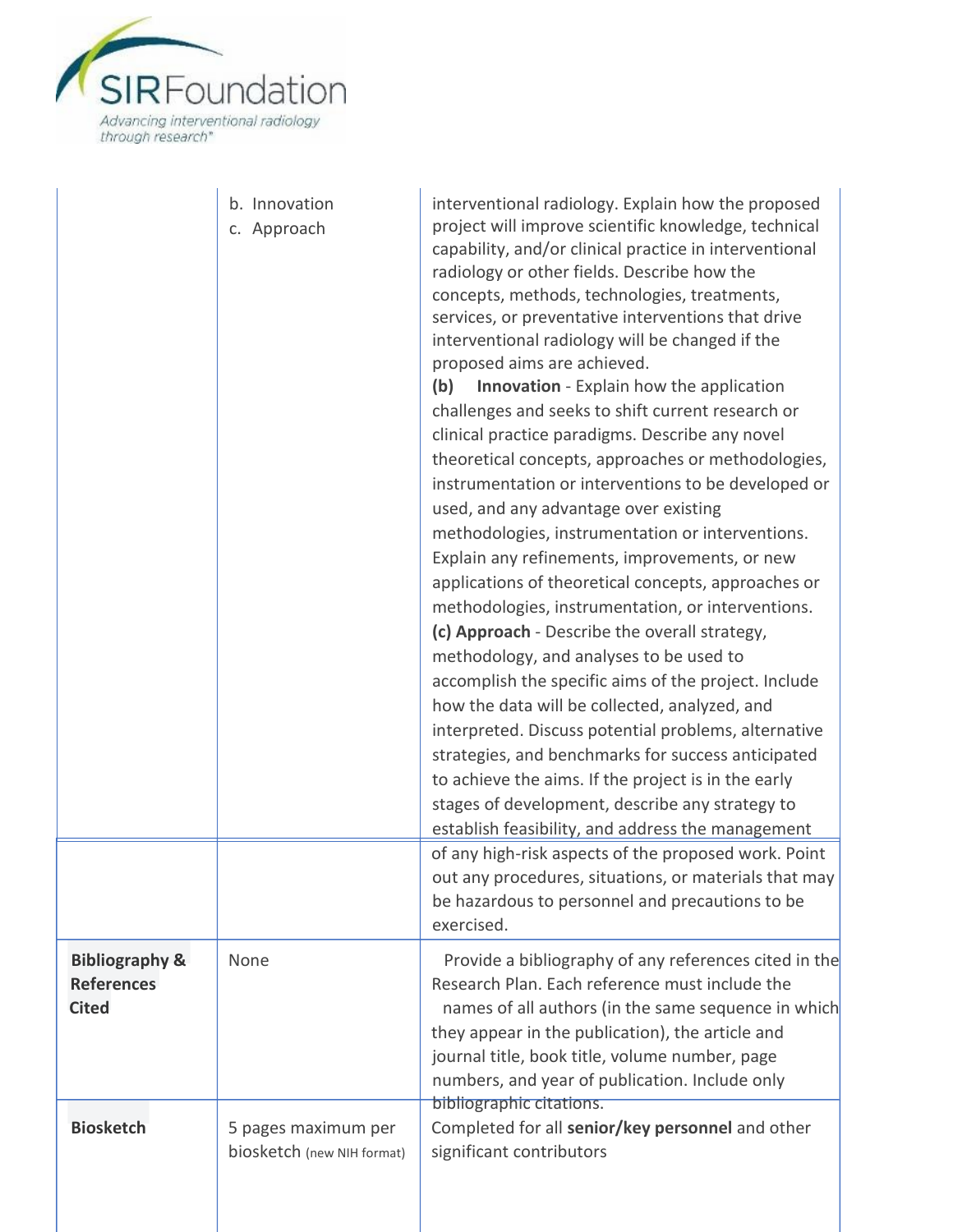

#### **A.** Institution and Location in reverse chronological order

- **B.** Personal Statement
- **C.** Positions and Honors
- **D.** Contributions to IR

**Current &**  No page limit **A.** Active **Pending Must be completed for <b>B.** Pending

each key personnel For each category Active (A) and Pending (B) include:

> Project Number, Source, Title of Project, Major goals of project, Period of Performance, Annual Direct Costs, and Effort

## **Clinical Trial**

## **Is your project a clinical study or clinical trial?**

Use the following four questions to determine the difference between a clinical study and a clinical trial:

- 1. Does the study involve human participants?
- 2. Are the participants prospectively assigned to an intervention?
- 3. Is the study designed to evaluate the effect of the intervention on the participants?
- 4. Is the effect being evaluated a health-related biomedical or behavioral outcome?

Note that if the answers to the 4 questions are yes, your study meets the NIH definition of a clinical trial, even if…

- You are studying healthy participants
- Your study does not have a comparison group (e.g., placebo or control)
- Your study is only designed to assess the pharmacokinetics, safety, and/or maximum tolerated dose of an investigational drug
- Your study is utilizing a behavioral intervention
- Only one aim or sub-aim of your study meets the clinical trial definition

Studies intended solely to refine measures are not considered clinical trials.

Studies that involve secondary research with biological specimens or health information are not clinical trials.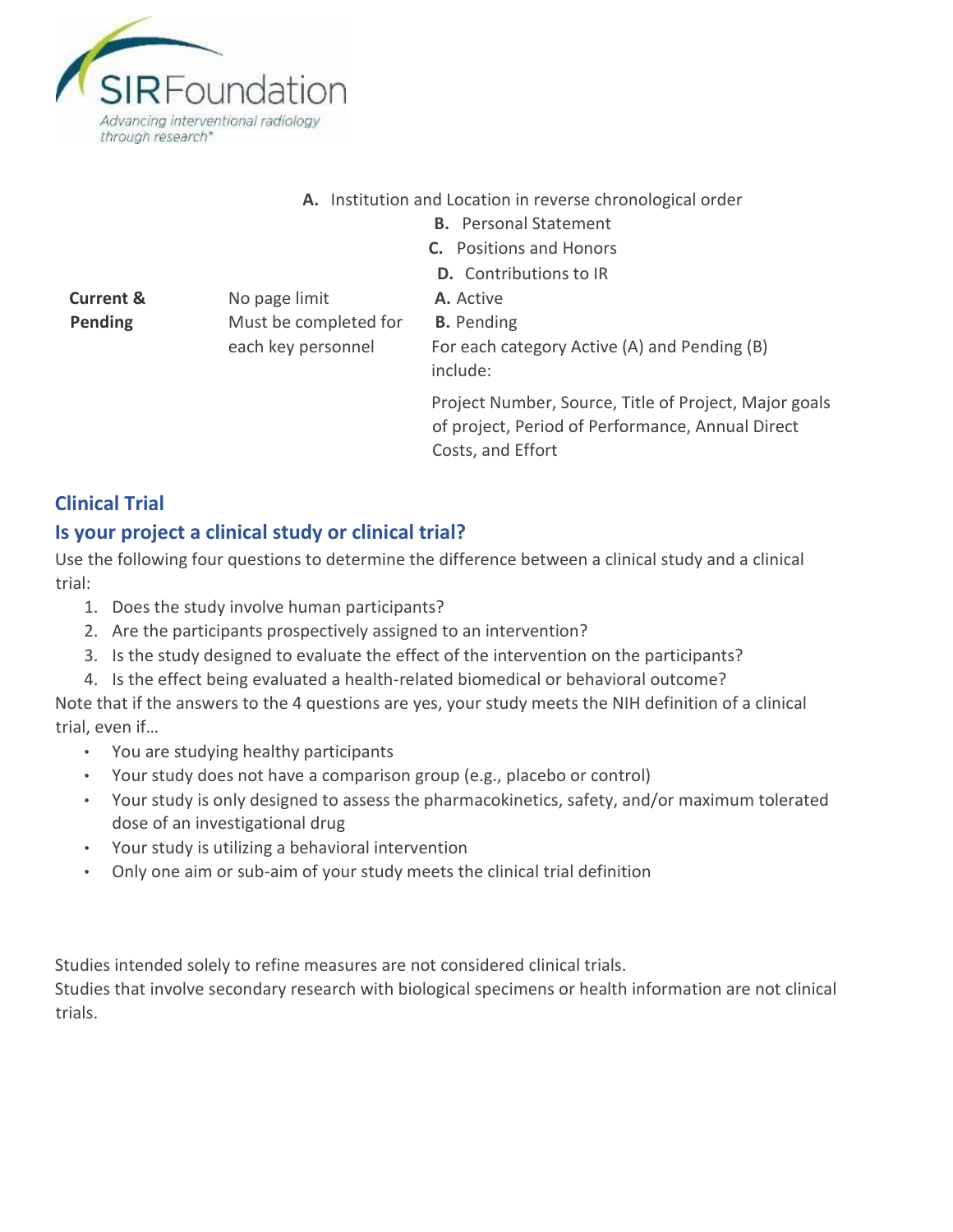

| <b>Clinical Trial Documents</b>       |                                                                                                                                                                  |  |
|---------------------------------------|------------------------------------------------------------------------------------------------------------------------------------------------------------------|--|
| <b>Protection of Human Subject</b>    | Attach plan                                                                                                                                                      |  |
| <b>Multi-site study?</b>              | Yes/No                                                                                                                                                           |  |
| <b>Data Safety and Monitoring Pla</b> | Yes/No                                                                                                                                                           |  |
| <b>Structure of Study Team</b>        | Upload investigator organizational chart                                                                                                                         |  |
| <b>Protocol Synopsis</b>              | Primary purpose<br>Intervention type/description<br><b>Study Phase</b><br><b>Intervention Model</b><br>Masking<br>Is the study randomized or non-<br>randomized? |  |
| <b>Approved Institutional Review</b>  | Provide if awarded                                                                                                                                               |  |
| <b>Board IRB Protocd</b>              |                                                                                                                                                                  |  |

| <b>Budget Documents</b>               |                   |  |
|---------------------------------------|-------------------|--|
| <b>Detailed</b><br><b>Budget</b>      | Appendix A        |  |
| <b>Budget</b><br><b>Justification</b> | <b>Appendix B</b> |  |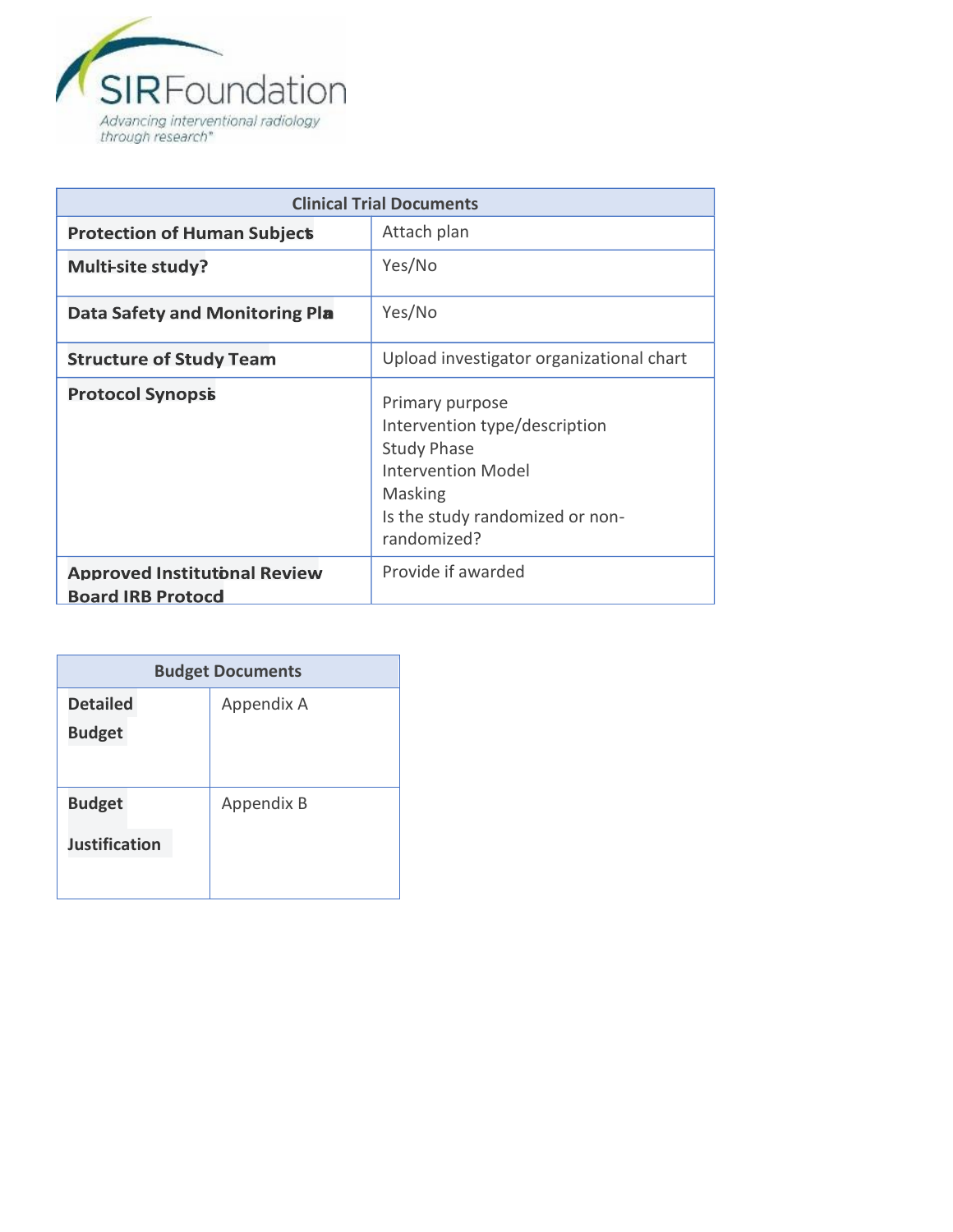

### **Section V. Application Review Information**

#### **Evaluation Criteria and Scoring**

Priority scores will range from 1.0 (highest priority) to 9.0 (lowest priority) amongst the following categories:

- **Significance:** Does this study address an important problem? If the aims of the application are achieved, how will scientific knowledge or clinical practice be advanced? What will be the effect of these studies on the concepts, methods, technologies, treatments, services, or preventative interventions that drive this field?
- **Approach:** Are the conceptual or clinical framework, design, methods, and analyses adequately developed, well integrated, well-reasoned, and appropriate to the aims of the project? Does the applicant acknowledge potential problem areas and consider alternative tactics?
- **Innovation:** Is the project original and innovative? For example: Does the project challenge existing paradigms or clinical practice; address an innovative hypothesis or critical barrier to progress in the field? Does the project develop or employ novel concepts, approaches, methodologies, tools, or technologies for this area?
- **Investigators:** Are the investigators appropriately trained and well suited to carry out this work? Is the work proposed appropriate to the experience level of the principal investigator and other researchers? Does the investigative team bring complementary and integrated expertise to the project?
- **Environment:** Does the scientific environment in which the work will be done contribute to the probability of success? Do the proposed studies benefit from unique features of the scientific environment, or subject populations, or employ useful collaborative arrangements? Is there evidence of institutional support?
- **Relevance to IR:** Does the application advance the research and/or clinical interests of Interventional Radiology? Does this application offer a potentially sustainable research program that could potentially lead to future NIH funding?

| Impact | <b>Score</b> | <b>Descriptor</b> | <b>Additional Guidance on Strengths/Weaknesses</b>  |
|--------|--------------|-------------------|-----------------------------------------------------|
| High   |              | Exceptional       | Exceptionally strong with essentially no weaknesses |
|        | 2            | Outstanding       | Extremely strong with negligible weaknesses         |
|        | 3            | Excellent         | Very strong with only some minor weaknesses         |
| Medium | 4            | Very Good         | Strong but with numerous minor weaknesses           |
|        | 5            | Good              | Strong but with at least one moderate weakness      |